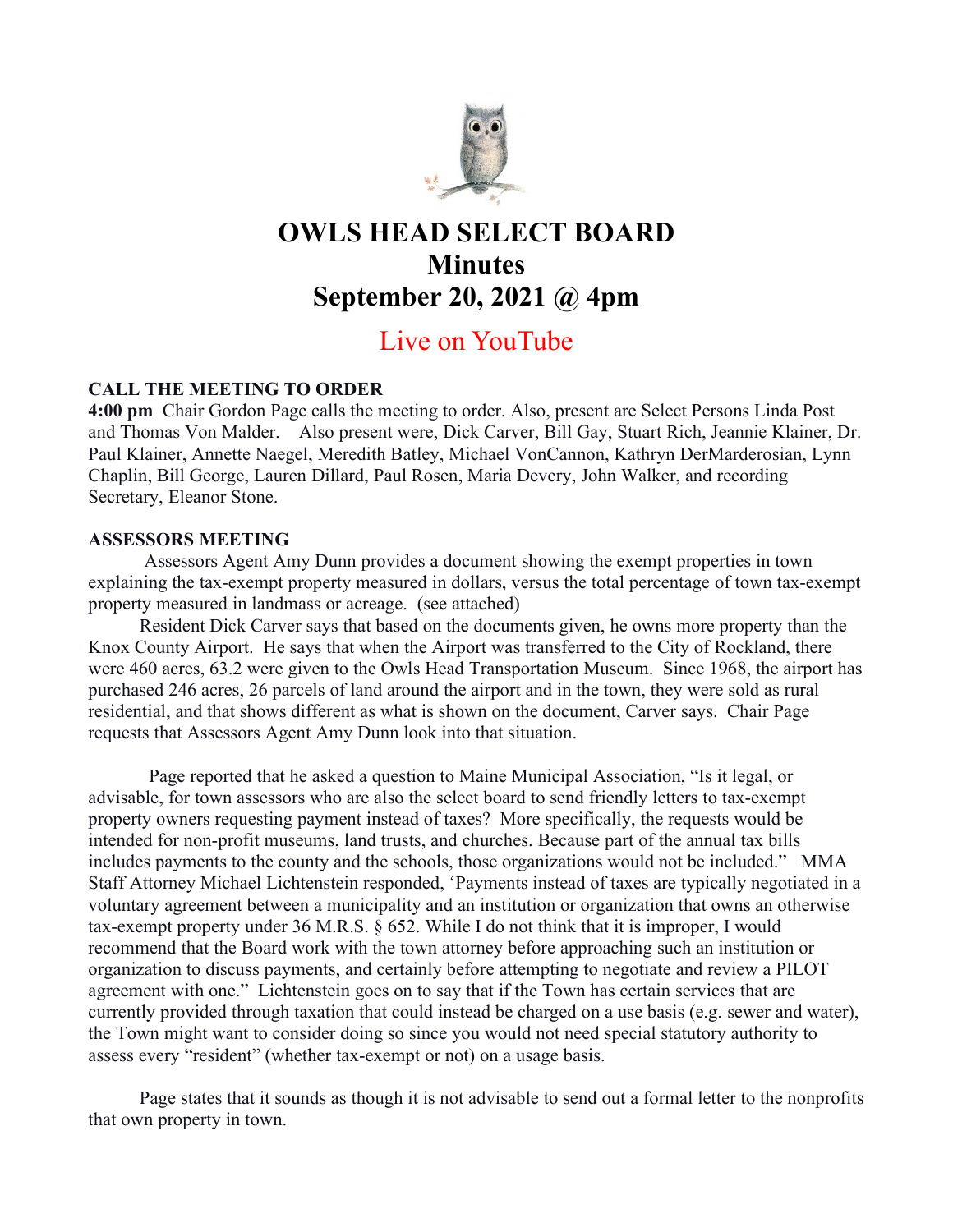Post says that several years ago, the Transportation Museum gave some funding, and when Maine Coast Heritage Trust bought Ash Island, there was an agreement that a certain amount of money would be given instead of taxes.

# MOTION: Linda makes a motion to abate the taxes in the amount of \$180.05 for the property at Map 10 Lot 002-002, 245 South Shore Dr. Property is owned by Peter Walker. Tom seconds that motion.

*Vote passes*  $3-0$ 

MOTION: Linda makes a motion to abate the taxes in the amount of \$80.12 for the property at Map 003 Lot 018, 371 Dublin Rd. Property is owned by Mark, Nancy, and Bradley Nystrom. Tom seconds that motion. Vote passes 3-0

4:18 pm - Chair Gordon Page adjoins as Assessors and opens as Select Board.

#### APPROVE MEETING MINUTES

MOTION: 4:19 pm Linda makes a motion to accept the minutes as amended for the meeting held on September 07, 2021. Tom seconds the motion. Vote passes 3-0

#### PUBLIC COMMENT

Sherry Stanley comes before the board to explain her reason for not wearing a mask. She reads off an e-mail that she sent to the board members earlier in the day.

 "I appreciate you taking the time to hear me this afternoon and making special accommodations. I want to give you a written copy of most of my talking points for the record. First, I want to explain how I got to this place. I have served on the Board of Appeals for the Town of Owls Head for several years. A couple of weeks back Susan called me to ask if I would be willing to renew my seat on that board. I said I would be happy to. Then there was a selectmen's meeting to appoint the board members. At that meeting, it was brought to the attention of the Select board that I had been seen at more than one meeting without a face covering so the board decided to postpone my appointment to ask me personally if I would be willing to wear a mask if I were appointed to the board. Rodney Mason, the chair of the BOA called and asked if I would be willing to wear a mask at the meetings. I explained that I would not and that if I didn't it is not in his job description to police mask-wearing anyway. The next day I received a call from selectman Gordon Page who asked me the same questions. I explained that I am claustrophobic and philosophically (religiously) opposed to wearing a mask. We had a great discussion. I truly appreciate his diplomacy and listening skills. I asked since there is no state mandate for mask-wearing, who created this new rule at the town office. He said that the Select Board did. He noted that there would be a huge backlash if the board did not mandate the mask. So it seems that the decision was based on fear rather than science. I would like to point out a few thoughts on this whole self-imposed mask issue.

1. The CDC's website gives contradictory information about the efficacy of masks.

 2. The side of the package the masks come in states clearly that they are not intended to reduce or stop the spread of covid.

 3. There is insufficient data anywhere to support that mask effectively prevent the spread of covid.

4. It is not the town's job to force people to wear medical devices on their faces.

 5. There is much more proof that boosting the immune system with healthy food, adequate water, exercise, sunlight, and close contact with other humans (socializing) all have a greater impact in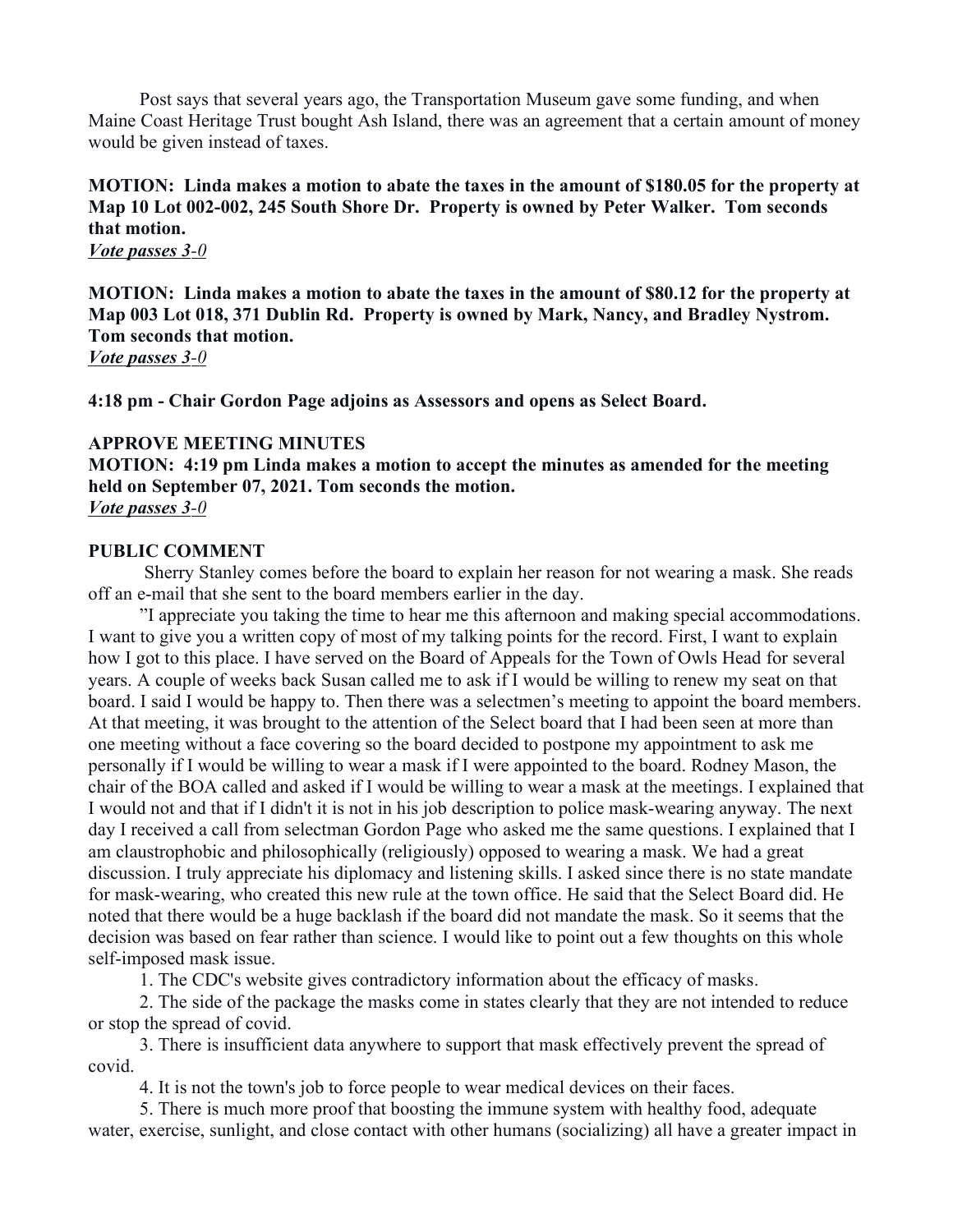lessening your chances of contracting or dying from covid than mask-wearing, but we haven't mandated eating organic food and gym memberships for some reason.

6. Masks give a false sense of security.

 7. It has been scientifically proven that face masks cause more physical and psychological damage than good.

8. Are the selectmen willing to allow for philosophical/religious or medical exemptions?

 9. Who will enforce these "rules"? Do we want to waste resources enforcing rules that do no good and potentially cause harm?

 10. Are each of you willing to take personal responsibility if someone wears a mask to the town office and passes out and hits their head and gets permanent damage from it?

 You all have a responsibility to do what is in the best interest of the people of the town of Owls Head. This rule is not in the best interest of anyone, in fact, can cause damage. I am presenting you with an opportunity to be the change this world needs. Be true leaders and stand in the truth. If people feel safe wearing the masks they can. No one will take away their right to wear the mask but do not force me to wear one. Thank you for your time and consideration."

 Chair for the Zoning Board of Appeals, Rodney Mason states that Sherry has been a fantastic board member, having served for many years. Mason says he loves having Sherry on the board.

 Dr. Paul Klainer states he is the Medical Director for the Knox County Health Clinic. He states that masks are not perfect, but it is one piece of protection when guiding yourself and others from contracting COVID-19. He believes that wearing masks indoors should be done.

#### OLD BUSINESS

A concern was brought up at the past Select Board meeting on Sept 07, 2021, regarding Zoning Board of Appeals member Sherry Stanley who refused to wear a mask while attending meetings. So her being reappointed was carried over until further discussion could be done.

Sherry Stanley approached the Select Board with her reason for not wearing a mask, as noted above in the public comments section. Tom Von Malder asks the question "How many meetings are held in a year?" And Stanley replies, "not many, perhaps two."

# MOTION: 4:35 pm Thomas makes a motion to reappoint Sherry Stanley to the Zoning Board of Appeals. Linda seconds that motion.

#### Vote passes 3-0

The decision was made that Sherry would attend any meeting via zoom if scheduled at the town office.

Jeannie Klainer, Dr. Paul Klainer, Annette Naegel, and Meredith Batley representing Knox County Health Clinic to discuss the possibility of sending out a letter of support regarding a partnership to expand access to affordable medical, dental, and mental health services for Knox County through the Affordable Cares Act Funds. Their goal is to renovate a wing of the Thomaston Municipal Building to provide quality affordable healthcare services to our community.

MOTION: 4:55 pm Linda makes a motion to approve sending out a letter of support for the Knox County Health Clinic to move the Thomaston Municipal building. Tom seconds that motion.

Vote passes 3-0

NEW BUSINESS

MOTION: 4:58 pm Tom makes a motion to accept the photo donated by Eric Weisgerber. Linda seconds that motion.

Vote passes 3-0